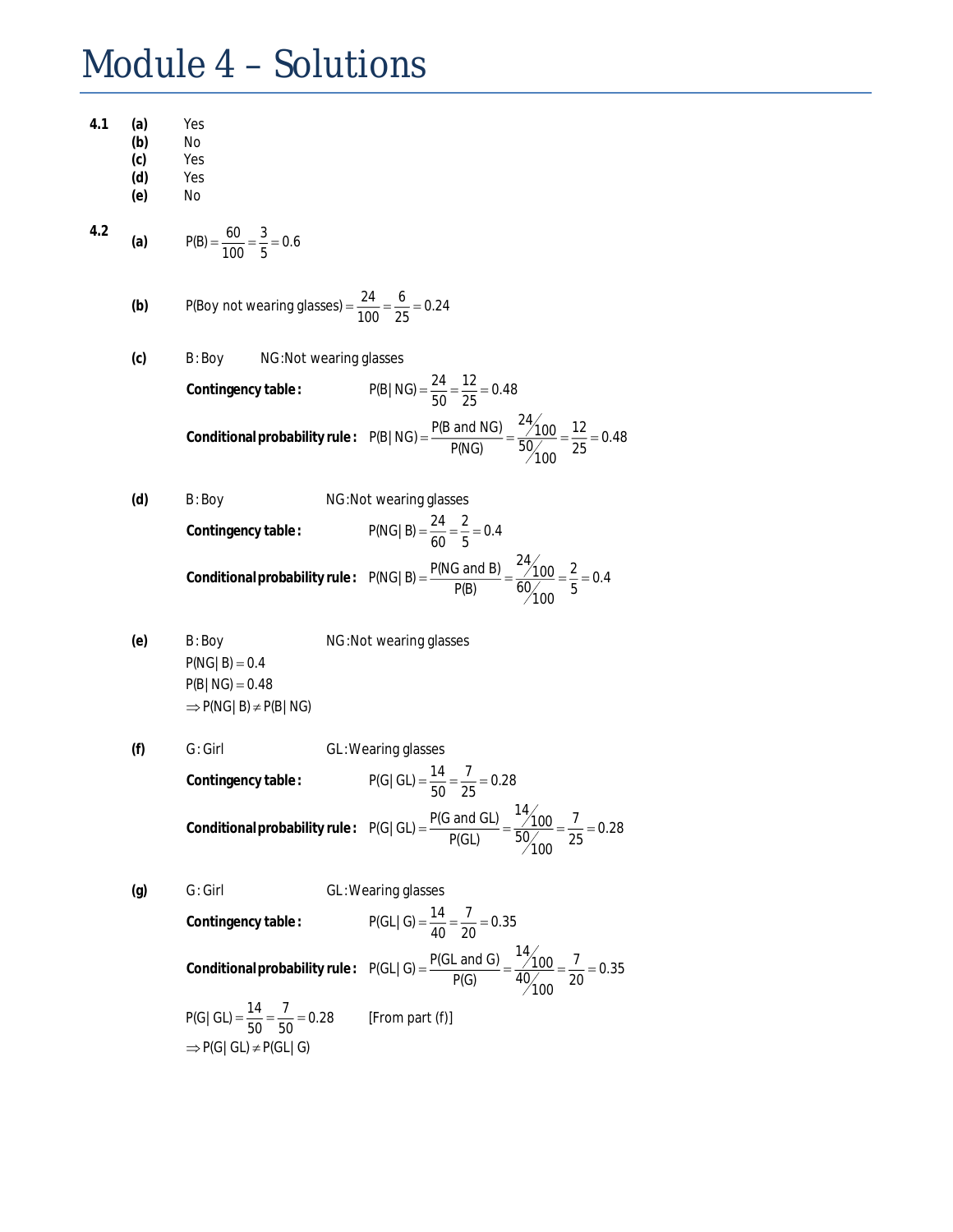

 $0.02$ 

 $0.05$ 

0.66

 $0.27$ 

P(Games console or internet but not both)  $= 0.31 + 0.17 = 0.48$ 

P(neither a games console nor internet access) =  $0.31$ 

 $P(neither) = 0.32$ 

 $P(Pool$  but no garage) = 0.04

$$
P(Pool | \text{Garage}) = \frac{P(Pool \text{ and Garage})}{P(\text{Garage})} = \frac{0.17}{0.64} \approx 0.266
$$

(e) Having a pool and a garage are not independent events. 26.6% of homes with garages have pools. Overall, 21% of homes have pools.

> If having a garage and a pool were independent these would be the same.

**(f)** No, having a garage and a pool are not disjoint events. 17% of homes have both.

$$
0.27\pm0.2\pm0.5\,{=}\,0.34
$$

$$
0.27 \\
$$

**(a) (b) (c)**

 $0.32$ 

**(d)**

$$
P(F | C) = \frac{P(F \cap C)}{P(C)} = \frac{0.02}{0.27 + 0.2} \approx 0.069
$$

The two kinds of events are not disjoint events, since 2% of cars have both kinds.

Approximately 6.9% of cars with a cosmetic defe **(e)** cts also have functional defects. Overall, the probability that a car has a functional defect is 7%. The probabilities are estimates, so these are probably close enough to say that the two types of defect s are **independent**.

4.6 (a) 
$$
P(A \cup B) = P(A) + P(B) - P(A \cap B)
$$
  
\n $P(A \cup B) = 0.7 + 0.5 - 0.3$   
\n $P(A \cup B) = 0.9$   
\nor reading from the Venn diagram (without the rule) 0.4+0.3 +0.2=0.9  
\n(b)  $P(A | B) = \frac{P(A \cap B)}{P(B)} = \frac{0.3}{0.5} = 0.6$ 

(c) Not independent or Not independent  
\nsince 
$$
P(A|B) \neq P(A)
$$
 since  $P(A \cap B) \neq P(A) \cdot P(B)$   
\ni.e.  $0.6 \neq 0.7$  i.e.  $0.3 \neq 0.35$ 



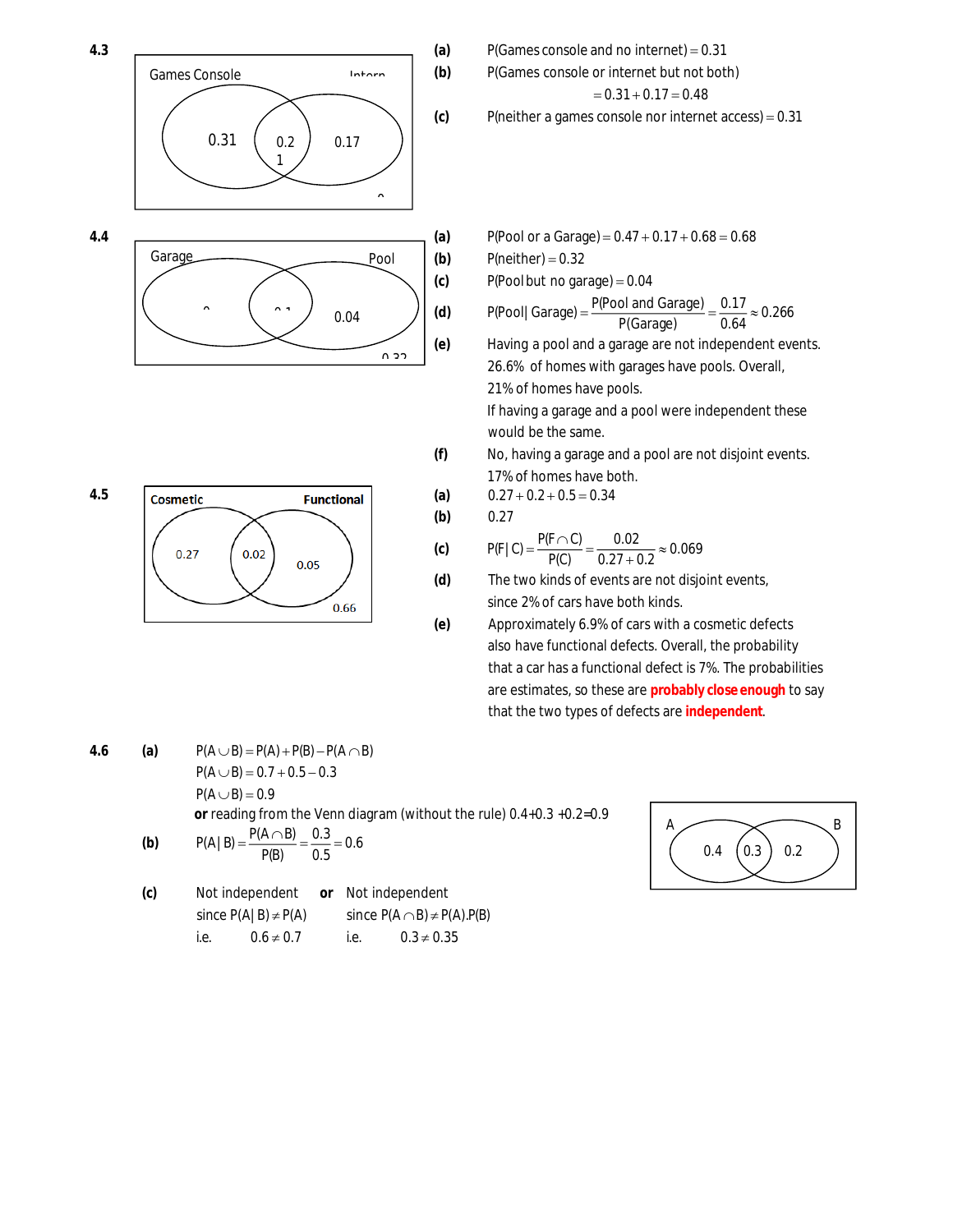

In this case 199 false positives for every 49 true positives. positives.